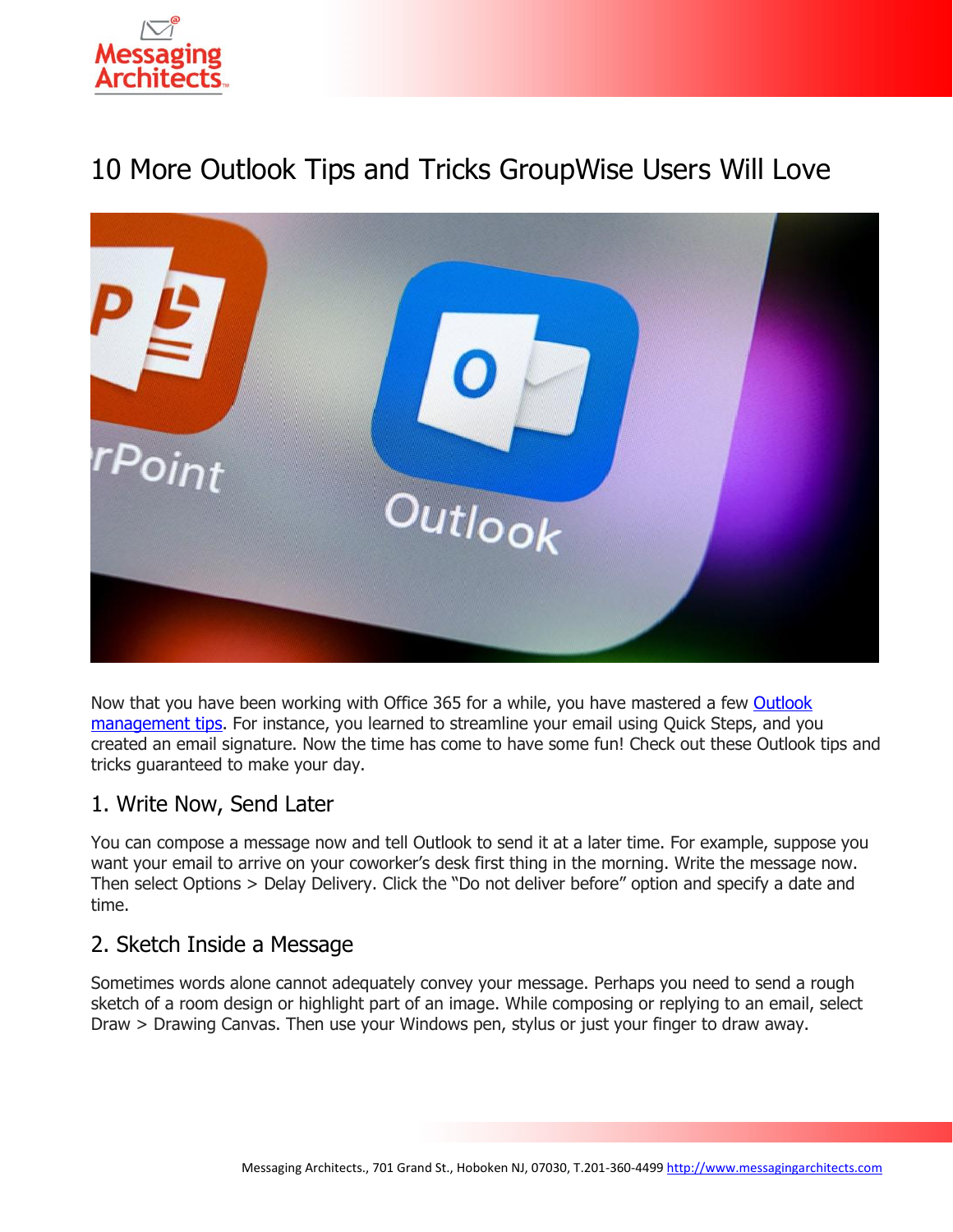

## 3. Create a Mailing List

For groups that you email often, create a Contact Group. Select Home > New Items. Then select More Items > Contact Group. (Better yet, save yourself some time and just click Ctrl + Shift + L.) Enter a name for the group, then add members to the group from your Outlook Contacts.



## 4. Translate Messages on the Fly

Microsoft now offers a Translator for Outlook add-in, covering many languages. Sending an email to Israel or Uzbekistan? No problem. You can translate messages as you write. Once you install the add-in, simply select the message you want to translate and click Home > Translate Message.

#### 5. Make Your Emails Accessible to People with Disabilities

When you send an email to a group of coworkers, keep in mind that some colleagues may have vision issues or other disabilities. Unless you have those disabilities yourself, you may not know when your email will prove difficult to read and understand. Consequently, Microsoft provides an Accessibility Checker to review your emails and provide helpful tips.

For example, you may need to adjust your formatting to add underlines to a color-coded hyperlink text. Or you may need to add alt text to images or shapes, so that readers who cannot see the image can still grasp the message the image conveys. To use the feature when composing or replying to an email, select Review > Check Accessibility.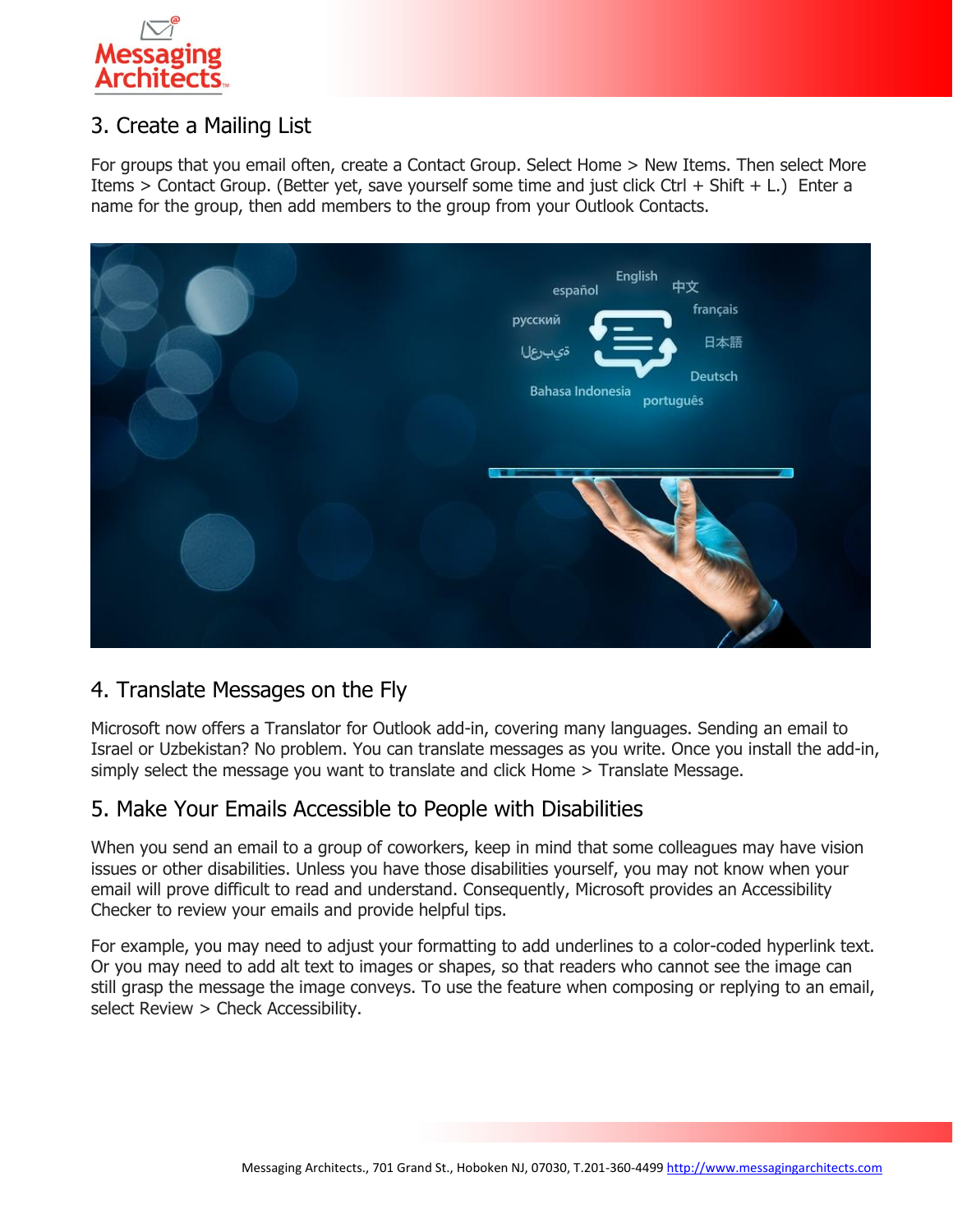

## 6. Save an Email as a PDF

You can quickly create a PDF from an email so that you can print it later or store it with related documents. Just click Ctrl + P. Then, in the Print dialog box, select Microsoft Print to PDF as the printer. The system will prompt you to pick a folder and name the new file.

#### 7. Let Outlook Read Your Message to You

Need to catch up on email while you work on another project or make dinner? Let Outlook read your messages to you. Select a message and then click Home > Read Aloud. You can also use this feature in Word to have the system read you the text you highlight.

#### 8. Clean Up Redundant Messages

Over time, email threads in an Outlook conversation can grow unwieldy. With each reply that includes the previous messages, the email grows longer and longer. The Conversation Clean Up tool looks for messages that are completely contained in a reply. Then it deletes all copies of the message except the last one.

You can clean up a single conversation, an entire folder or a folder with all its subfolders. Just click Home > Delete > Clean Up. In your mail options, you can specify where cleaned-up items will go. You can also tell Outlook not to move unread, categorized or digitally signed messages.

#### 9. Keep Track of Multiple Time Zones

Working with team members in more than one time zone can prove tricky. But fortunately, you can show up to three different time zones side-by-side in **Outlook Calendar**. In Calendar, select File > Account Information > Options. Then select Calendar. In the Time Zones section, specify up to three time zones to display.